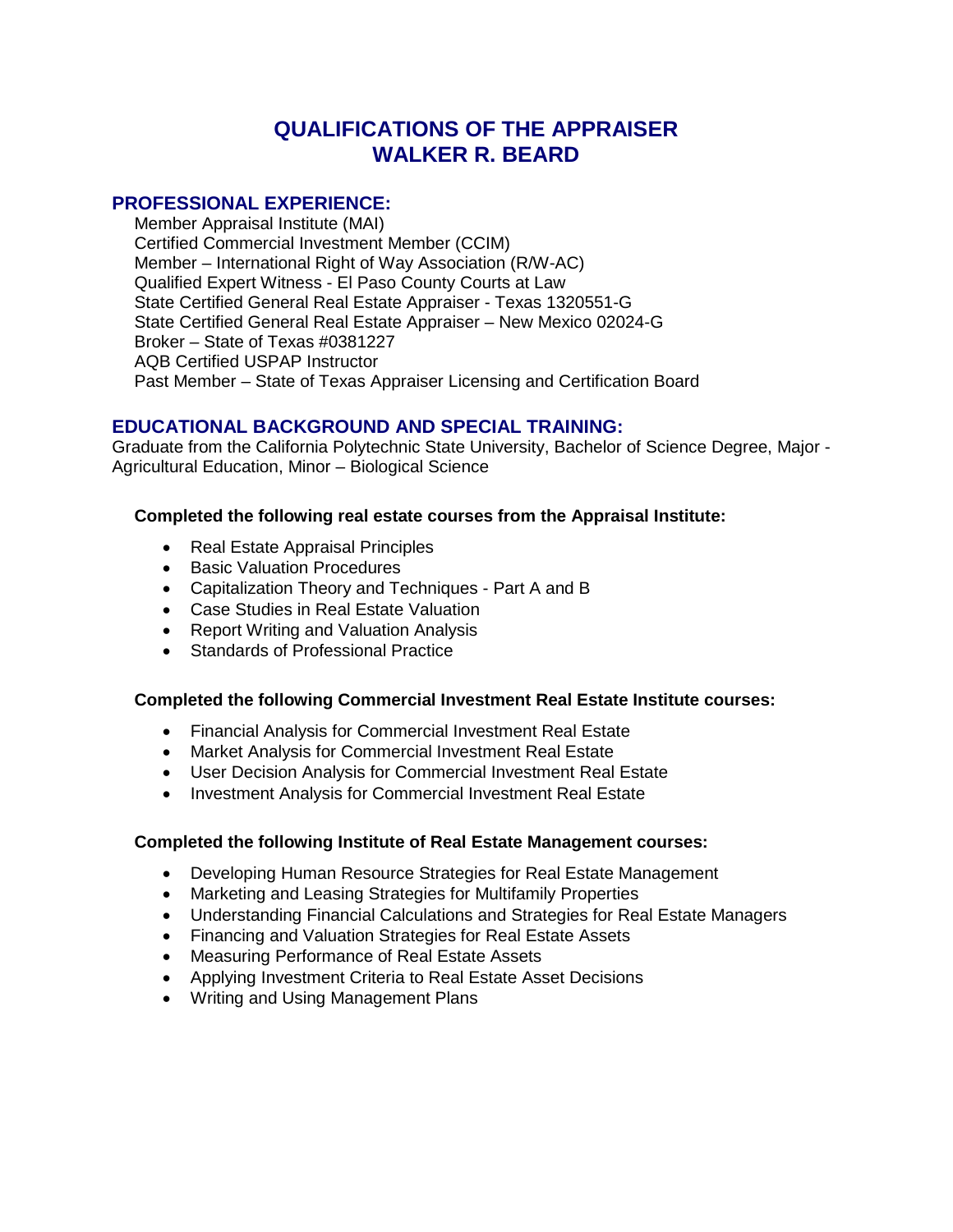# **EMPLOYMENT:**

- May 2002 to Present Partner, Wilkinson, Pendergras & Beard, L.P.
- February 1995 to December 2001 Senior Vice President, Regional Real Estate Manager, JPMorgan Chase Private Bank.
- July 1986 to January 1995 Vice President, Regional Appraisal Manager, Texas Commerce Bank.
- February 1983 to June 1986 Vice President, Trust Real Estate Officer, El Paso National Bank.
- June 1979 to January 1983 Property Administrator, Salyer American.
- Prior to 1979 Assistant Manager, J.G. Boswell Company, Assistant Manager Double U Cattle Company.

#### **REPRESENTATIVE CLIENTS:**

JP Morgan Chase Bank, Bank of the West, Century Bank, Wells Fargo Bank, Bank of America, Comerica Bank, Summit Investment Partners, Citizens Bank of Las Cruces, Southern Farm Bureau Life Insurance Company, State National Bank, West Coast Life Insurance Company, Inter National Bank, El Paso Corporation, First Federal Bank, First Savings Bank, Hunt Building Corporation, Justin Brands Inc., El Paso ISD, New Mexico State University, Krafsur, Gordin, Mott PC Attys, Kemp Smith Attys, Scott Hulse Attys, Mounce Green Attys, Gilbert, Coffee, Hobson Attys, Ryan Sanders, LLP Attys

#### **REPRESENTATIVE APPRAISALS:**

Light Industrial, Heavy Industrial, Office, Governmental Office, Retail, Apartments, Hotel/Motel, Banks, Self-Storage, Residential Subdivisions, Commercial Land, Automotive Dealerships, Special-Purpose, Truck Dealerships, Mobile Home, Private Schools, Car Washes, Restaurants, Churches, Fast-Food Restaurant, Partial Interests, Assessment Bond Underwriting

#### **QUALIFIED AS EXPERT WITNESS***:*

El Paso County Court #65, Cause 2003, CM 6449, 2004, Paula Thomas, Legal Council El Paso County Statutory Court #2, Cause 2007, P00983, 2008, Carl Ryan, Legal Council Deposition, 207 pages, 6/10/2009 at Keith and Miller, Carlos Eduardo Cardenas, Legal Council